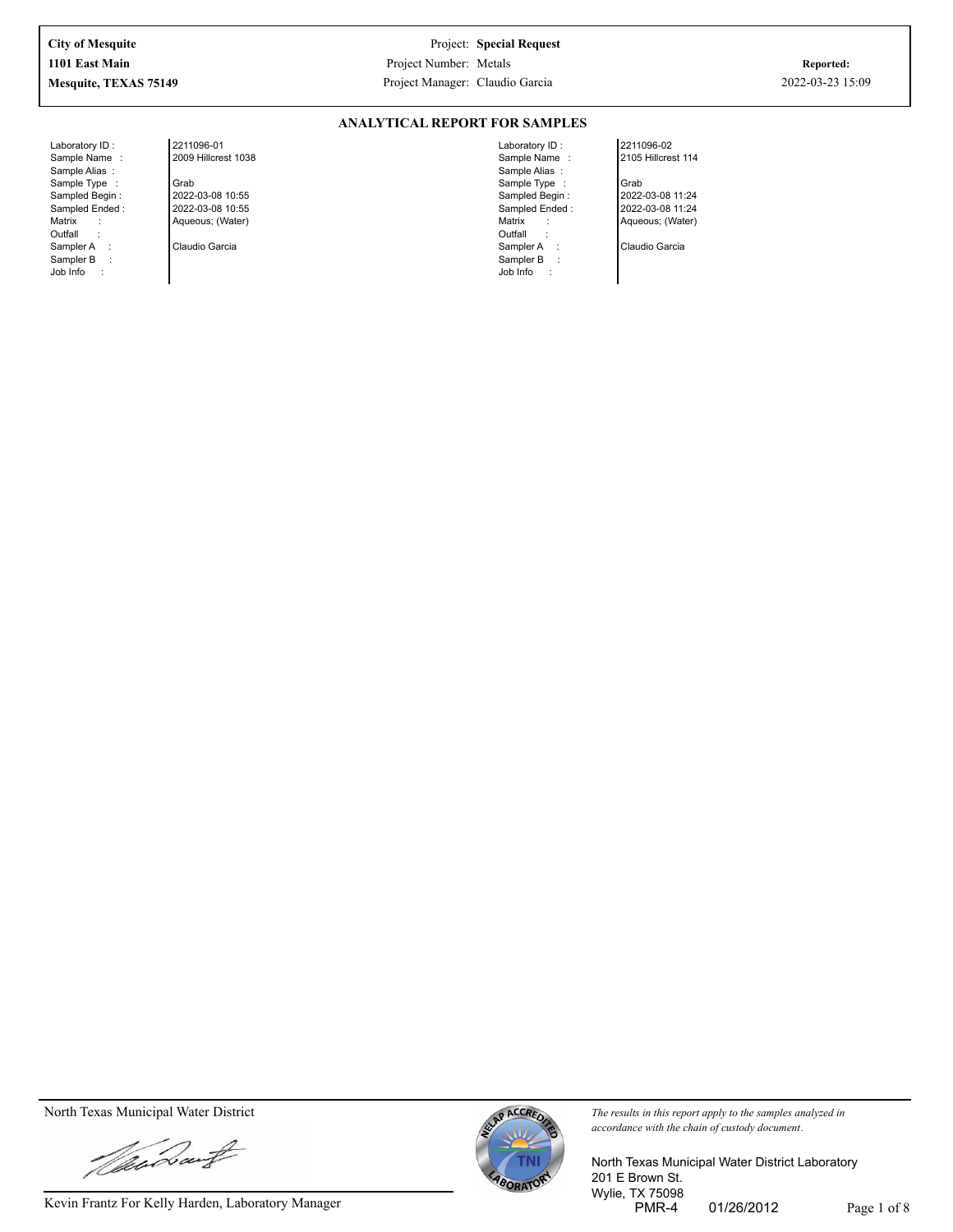#### **ANALYTICAL REPORT FOR SAMPLES**

#### **2009 Hillcrest 1038 (2211096-01)**

#### **Analyte Analyst Result SRL Units Batch Analyzed Method Notes Prep Ratio** Total Metals by EPA 200.8 North Texas Municipal Water District **MDL MRL** Units  $\frac{Prep}{Ratio}$  **Batch** Prepared Silver 1 2206730 2022-03-14 EPA 200.8 lmg ND 0.500 0.250 0.500 ug/L 1 2206730 2022-03-10 2022-03-14 EPA 200.8 **Arsenic** lmg **0.583** 0.500 0.250 0.500 ug/L 1 " 2022-03-10 2022-03-14 " ug/L 2022-03-14 " Cadmium lmg ND 1.00 0.500 1.00 1 " 2022-03-10 ug/L 2022-03-14 " Chromium lmg ND 2.50 1.25 2.50 1 " 2022-03-10 **Nickel** lmg **7.77** 1.00 0.500 1.00 ug/L 1 " 2022-03-10 2022-03-14 " **Lead** lmg **3.97** 0.500 0.250 0.500 ug/L 1 " 2022-03-10 2022-03-14 " ug/L 2022-03-14 " Selenium ND " CCBJ lmg 1.00 0.500 1.00 1 2022-03-10 **Zinc lmg 16.1** 2.50 1.25 2.50 ug/L 1 " 2022-03-10 2022-03-14 "

# Total Mercury by EPA 245.1

### North Texas Municipal Water District

| Analyte | <b>Analyst Result</b> |    | SRL   | MDL                  | MRL | Units       | Prep<br>Ratio |                    | Batch Prepared Analyzed |            | Method    | <b>Notes</b> |
|---------|-----------------------|----|-------|----------------------|-----|-------------|---------------|--------------------|-------------------------|------------|-----------|--------------|
| Mercury | ran                   | ND | 0.100 | $0.0500 \quad 0.100$ |     | $\mu$ g/L 1 |               | 2208010 2022-03-21 |                         | 2022-03-22 | EPA 245.1 |              |

#### **2009 Hillcrest 1038 (2211096-01RE1)**

#### Total Metals by EPA 200.8

### North Texas Municipal Water District

| Analyte | <b>Analyst Result</b> |     | <b>SRL</b> | <b>MDL</b> | <b>MRL</b> | Units         | Prep<br>Ratio | <b>Batch</b> | Prepared   | Analyzed   | Method    | <b>Notes</b> |
|---------|-----------------------|-----|------------|------------|------------|---------------|---------------|--------------|------------|------------|-----------|--------------|
| Copper  | lmg                   | 326 | 10.0       | 0.500      | 00.1       | $u\text{g}/L$ | 10            | 2206730      | 2022-03-10 | 2022-03-14 | EPA 200.8 |              |

#### **2105 Hillcrest 114 (2211096-02)**

# Total Metals by EPA 200.8

North Texas Municipal Water District

| Analyte       | <b>Analyst Result</b> |       | SRL      | <b>MDL</b> | <b>MRL</b> | <b>Units</b>  | Prep<br>Ratio | Batch        | Prepared   | Analyzed   | Method       | <b>Notes</b> |
|---------------|-----------------------|-------|----------|------------|------------|---------------|---------------|--------------|------------|------------|--------------|--------------|
| Silver        | lmg                   | ND    | 0.500    | 0.250      | 0.500      | ug/L          |               | 2206730      | 2022-03-10 | 2022-03-14 | EPA 200.8    |              |
| Arsenic       | lmg                   | 0.612 | 0.500    | 0.250      | 0.500      | $\text{ug/L}$ |               |              | 2022-03-10 | 2022-03-14 | - 11         |              |
| Cadmium       | lmg                   | ND    | 1.00     | 0.500      | 1.00       | $\text{ug/L}$ |               | $\mathbf{H}$ | 2022-03-10 | 2022-03-14 | $\mathbf{u}$ |              |
| Chromium      | lmg                   | ND    | 2.50     | 1.25       | 2.50       | ug/L          |               |              | 2022-03-10 | 2022-03-14 | $\mathbf{u}$ |              |
| <b>Nickel</b> | lmg                   | 7.94  | $1.00\,$ | 0.500      | 1.00       | $\text{ug/L}$ |               |              | 2022-03-10 | 2022-03-14 | $\mathbf{u}$ |              |
| Lead          | lmg                   | ND    | 0.500    | 0.250      | 0.500      | ug/L          |               |              | 2022-03-10 | 2022-03-14 | $\mathbf{u}$ |              |
| Selenium      | lmg                   | ND    | $1.00\,$ | 0.500      | 1.00       | ug/L          |               |              | 2022-03-10 | 2022-03-14 | - 11         | <b>CCBJ</b>  |
| Zinc          | lmg                   | 28.1  | 2.50     | 1.25       | 2.50       | ug/L          |               |              | 2022-03-10 | 2022-03-14 | $^{\circ}$   |              |

### Total Mercury by EPA 245.1

North Texas Municipal Water District

| Analyte | <b>Analyst Result</b> | SRL | MDL | MRL | Units | Prep<br>Ratio |  | Batch Prepared Analyzed Method | <b>Notes</b> |
|---------|-----------------------|-----|-----|-----|-------|---------------|--|--------------------------------|--------------|
|         |                       |     |     |     |       |               |  |                                |              |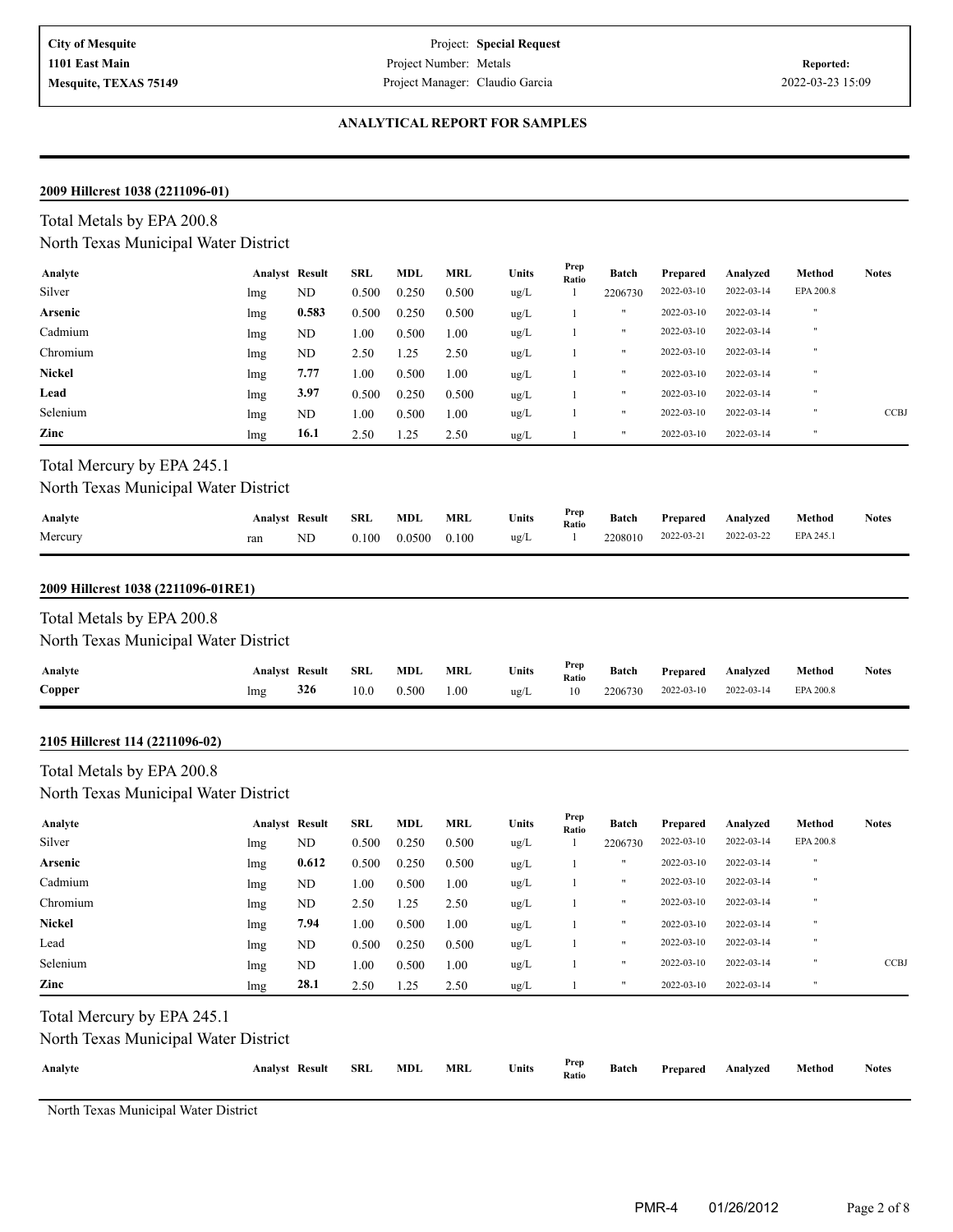### **ANALYTICAL REPORT FOR SAMPLES**

# **2105 Hillcrest 114 (2211096-02)**

| Total Mercury by EPA 245.1<br>North Texas Municipal Water District |                              |    |                     |                      |                     |               |               |                         |                        |                        |                     |              |
|--------------------------------------------------------------------|------------------------------|----|---------------------|----------------------|---------------------|---------------|---------------|-------------------------|------------------------|------------------------|---------------------|--------------|
| Analyte<br>Mercury                                                 | <b>Analyst Result</b><br>ran | ND | <b>SRL</b><br>0.100 | <b>MDL</b><br>0.0500 | <b>MRL</b><br>0.100 | Units<br>ug/L | Prep<br>Ratio | <b>Batch</b><br>2208010 | Prepared<br>2022-03-21 | Analyzed<br>2022-03-22 | Method<br>EPA 245.1 | <b>Notes</b> |
| 2105 Hillcrest 114 (2211096-02RE1)                                 |                              |    |                     |                      |                     |               |               |                         |                        |                        |                     |              |
| Total Metals by EPA 200.8<br>North Texas Municipal Water District  |                              |    |                     |                      |                     |               |               |                         |                        |                        |                     |              |
| Analyte                                                            | <b>Analyst Result</b>        |    | <b>SRL</b>          | MDL                  | <b>MRL</b>          | Units         | Prep<br>Ratio | <b>Batch</b>            | Prepared               | Analyzed               | Method              | <b>Notes</b> |

**Copper** 2 200.8 lmg 180 10.0 0.500 1.00 ug/L 10 2206730 2022-03-10 2022-03-14 EPA 200.8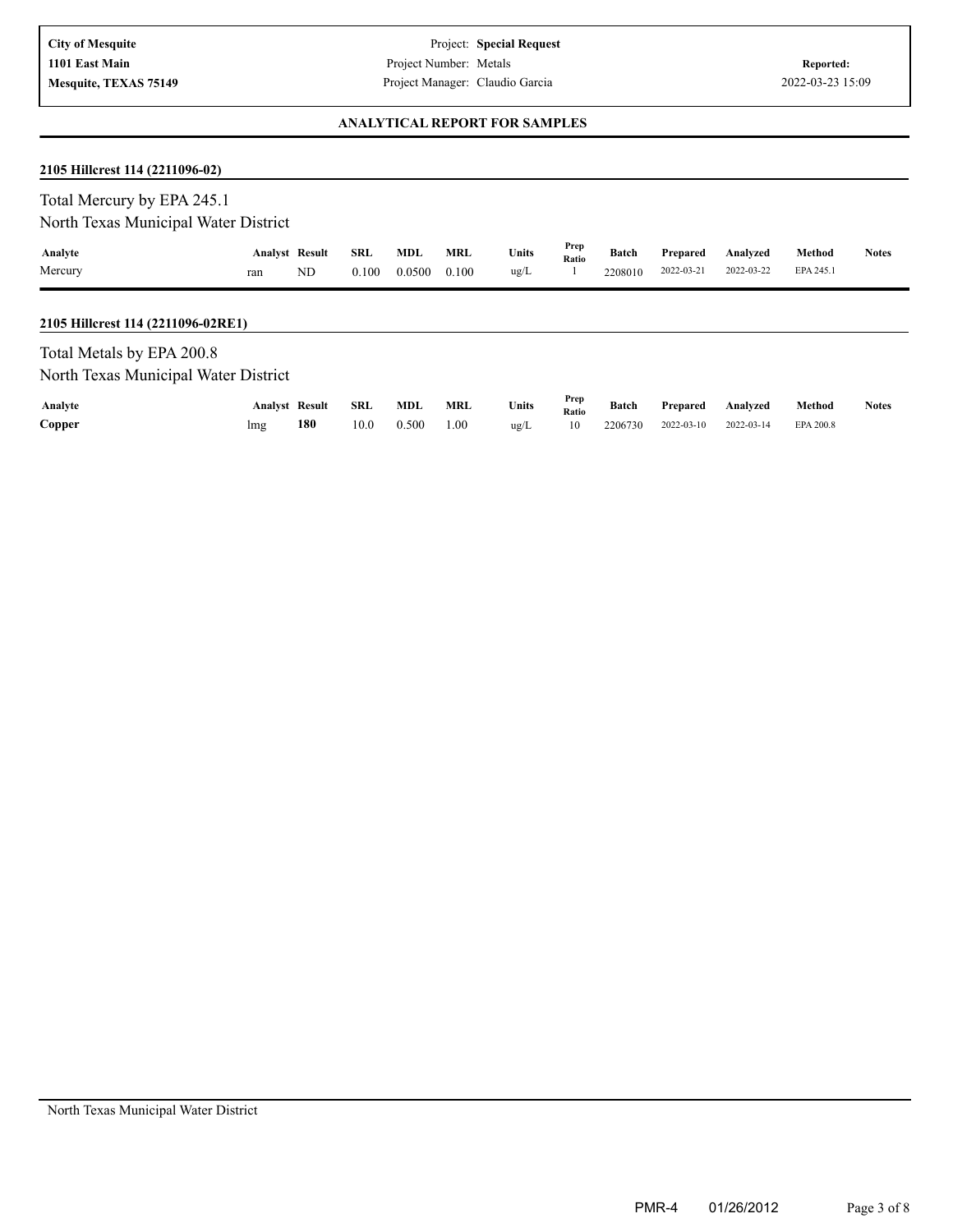### **ANALYTICAL REPORT FOR SAMPLES**

# **Total Metals by EPA 200.8 - Quality Control**

**North Texas Municipal Water District**

| Analyte                                                         | Result    | AQL   | Units                | Spike<br>Level | MDL   | Source<br>Result                          | %REC | %REC<br>Limits | <b>RPD</b> | <b>RPD</b><br>Limit | <b>Notes</b> |
|-----------------------------------------------------------------|-----------|-------|----------------------|----------------|-------|-------------------------------------------|------|----------------|------------|---------------------|--------------|
| Batch 2206730 - [200.8 Digestion] Digested down to 10mL at 95°C |           |       |                      |                |       |                                           |      |                |            |                     |              |
| Blank (2206730-BLK1)                                            |           |       |                      |                |       | Prepared: 2022-03-10 Analyzed: 2022-03-14 |      |                |            |                     |              |
| Arsenic                                                         | <b>ND</b> | 0.500 | $\rm ug/L$           |                | 0.250 |                                           |      |                |            |                     |              |
| Cadmium                                                         | <b>ND</b> | 1.00  | $\pmb{\mathfrak{m}}$ |                | 0.500 |                                           |      |                |            |                     |              |
| Copper                                                          | <b>ND</b> | 1.00  | Ħ                    |                | 0.500 |                                           |      |                |            |                     |              |
| Lead                                                            | <b>ND</b> | 0.500 | $^{\dagger}$         |                | 0.250 |                                           |      |                |            |                     |              |
| Nickel                                                          | <b>ND</b> | 1.00  | $^{\dagger}$         |                | 0.500 |                                           |      |                |            |                     |              |
| Selenium                                                        | <b>ND</b> | 1.00  | $^{\dagger}$         |                | 0.500 |                                           |      |                |            |                     | <b>CCBJ</b>  |
| Silver                                                          | <b>ND</b> | 0.500 | 11                   |                | 0.250 |                                           |      |                |            |                     |              |
| Zinc                                                            | <b>ND</b> | 2.50  | 11                   |                | 1.25  |                                           |      |                |            |                     |              |
| Chromium                                                        | <b>ND</b> | 2.50  | $^{\dagger}$         |                | 1.25  |                                           |      |                |            |                     |              |
| LCS (2206730-BS1)                                               |           |       |                      |                |       | Prepared: 2022-03-10 Analyzed: 2022-03-14 |      |                |            |                     |              |
| Arsenic                                                         | 48.7      | 0.500 | ug/L                 | 50.0           | 0.250 |                                           | 97.3 | 85-115         |            |                     |              |
| Cadmium                                                         | 51.0      | 1.00  | $\pmb{\mathfrak{m}}$ | 50.0           | 0.500 |                                           | 102  | 85-115         |            |                     |              |
| Copper                                                          | 50.1      | 1.00  | $\pmb{\mathfrak{m}}$ | 50.0           | 0.500 |                                           | 100  | 85-115         |            |                     |              |
| Lead                                                            | 51.9      | 0.500 | Ħ                    | 50.0           | 0.250 |                                           | 104  | 85-115         |            |                     |              |
| Nickel                                                          | 49.8      | 1.00  | $\pmb{\mathfrak{m}}$ | 50.0           | 0.500 |                                           | 99.6 | 85-115         |            |                     |              |
| Selenium                                                        | 46.7      | 1.00  | $\pmb{\mathfrak{m}}$ | 50.0           | 0.500 |                                           | 93.4 | 85-115         |            |                     | <b>CCBJ</b>  |
| Silver                                                          | 51.3      | 0.500 | $\pmb{\mathfrak{m}}$ | 50.0           | 0.250 |                                           | 103  | 85-115         |            |                     |              |
| Zinc                                                            | 49.3      | 2.50  | $\pmb{\mathfrak{m}}$ | 50.0           | 1.25  |                                           | 98.7 | 85-115         |            |                     |              |
| Chromium                                                        | 50.1      | 2.50  | Ħ                    | 50.0           | 1.25  |                                           | 100  | 85-115         |            |                     |              |
| LCS Dup (2206730-BSD1)                                          |           |       |                      |                |       | Prepared: 2022-03-10 Analyzed: 2022-03-14 |      |                |            |                     |              |
| Arsenic                                                         | 49.2      | 0.500 | ug/L                 | 50.0           | 0.250 |                                           | 98.4 | 85-115         | 1.14       | 20                  |              |
| Cadmium                                                         | 51.9      | 1.00  | $\blacksquare$       | 50.0           | 0.500 |                                           | 104  | 85-115         | 1.67       | 20                  |              |
| Copper                                                          | 50.3      | 1.00  | 11                   | 50.0           | 0.500 |                                           | 101  | 85-115         | 0.444      | 20                  |              |
| Lead                                                            | 51.8      | 0.500 | Ħ                    | 50.0           | 0.250 |                                           | 104  | 85-115         | 0.111      | 20                  |              |
| Nickel                                                          | 49.4      | 1.00  | $\pmb{\mathfrak{m}}$ | 50.0           | 0.500 |                                           | 98.8 | 85-115         | 0.825      | 20                  |              |
| Selenium                                                        | 50.2      | 1.00  | $\pmb{\mathfrak{m}}$ | 50.0           | 0.500 |                                           | 100  | 85-115         | 7.11       | 20                  | <b>CCBJ</b>  |
| Silver                                                          | 51.9      | 0.500 | $\pmb{\mathfrak{m}}$ | 50.0           | 0.250 |                                           | 104  | 85-115         | 1.26       | 20                  |              |
| Zinc                                                            | 50.3      | 2.50  | $\pmb{\mathfrak{m}}$ | 50.0           | 1.25  |                                           | 101  | 85-115         | 1.96       | 20                  |              |
| Chromium                                                        | 50.0      | 2.50  | $\pmb{\mathfrak{m}}$ | 50.0           | 1.25  |                                           | 100  | 85-115         | 0.156      | 20                  |              |
| LOQ Check Standard (2206730-MRL1)                               |           |       |                      |                |       | Prepared: 2022-03-10 Analyzed: 2022-03-14 |      |                |            |                     |              |
| Copper                                                          | 0.974     | 1.00  | ug/L                 | 1.00           | 0.500 |                                           | 97.4 | $0 - 200$      |            |                     |              |
| LCR Pb 0.5 ppb, Cu 0.50 ppb MRL Check (2206730-MRL              |           |       |                      |                |       | Prepared: 2022-03-10 Analyzed: 2022-03-14 |      |                |            |                     |              |
| Lead                                                            | 0.505     | 0.500 | ug/L                 | 0.500          | 0.250 |                                           | 101  | $0 - 200$      |            |                     |              |
| <b>Matrix Spike (2206730-MS1)</b>                               |           |       | Source: 2211073-01   |                |       | Prepared: 2022-03-10 Analyzed: 2022-03-14 |      |                |            |                     |              |
| Arsenic                                                         | 1570      | 16.7  | $\rm ug/L$           | 1670           | 8.33  | 26.0                                      | 92.7 | 70-130         |            |                     |              |
| Cadmium                                                         | 1620      | 33.3  | Ħ                    | 1670           | 16.7  | ND                                        | 97.3 | 70-130         |            |                     |              |
| Copper                                                          | 1680      | 33.3  | Ħ                    | 1670           | 16.7  | 86.7                                      | 95.9 | 70-130         |            |                     |              |
| Lead                                                            | 1660      | 16.7  | Ħ                    | 1670           | 8.33  | ND                                        | 99.6 | 70-130         |            |                     |              |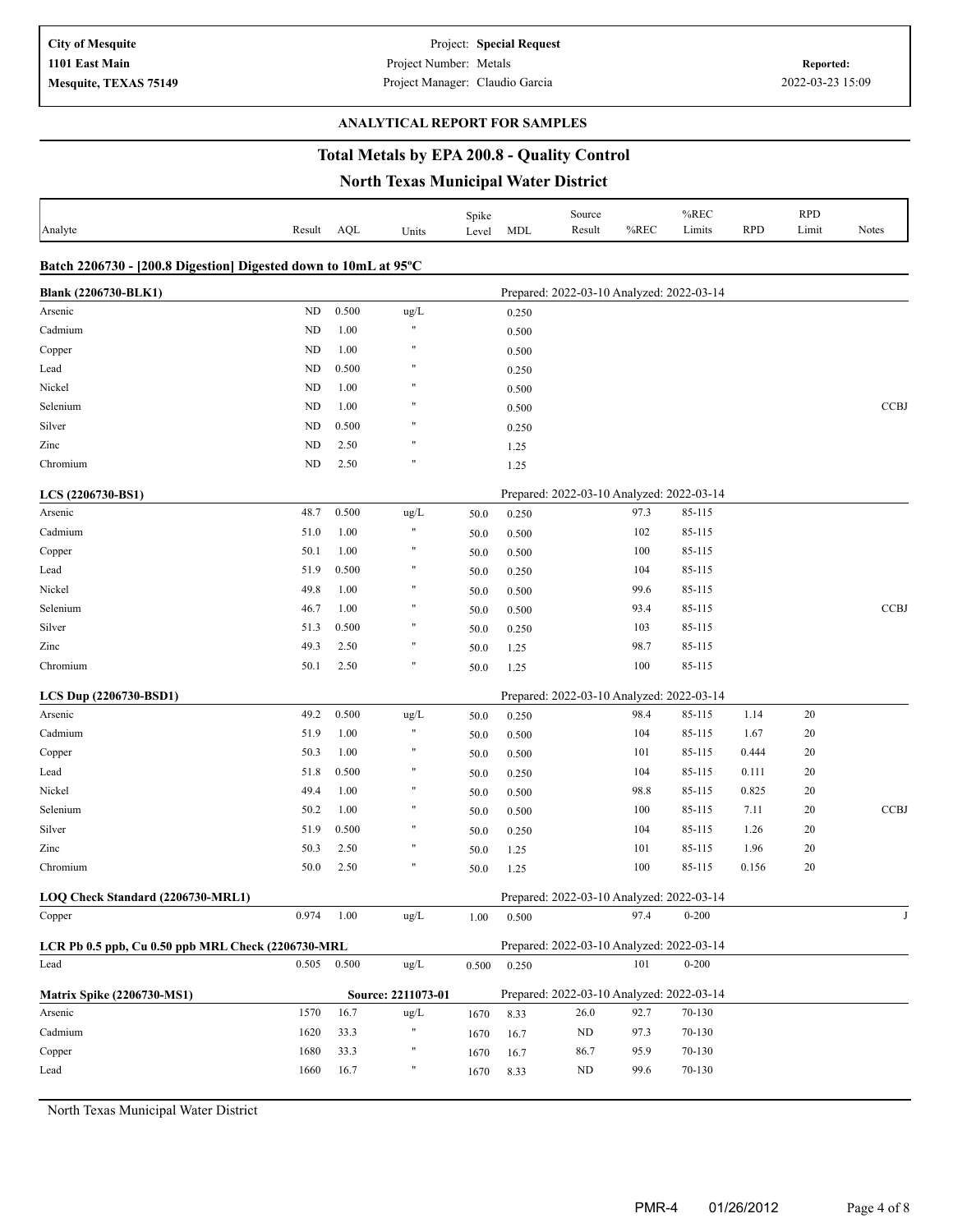#### **ANALYTICAL REPORT FOR SAMPLES**

# **Total Metals by EPA 200.8 - Quality Control**

### **North Texas Municipal Water District**

|                                                                 |        |       |                      | Spike |            | Source                                    |      | %REC   |            | <b>RPD</b> |              |
|-----------------------------------------------------------------|--------|-------|----------------------|-------|------------|-------------------------------------------|------|--------|------------|------------|--------------|
| Analyte                                                         | Result | AOL   | Units                | Level | <b>MDL</b> | Result                                    | %REC | Limits | <b>RPD</b> | Limit      | <b>Notes</b> |
| Batch 2206730 - [200.8 Digestion] Digested down to 10mL at 95°C |        |       |                      |       |            |                                           |      |        |            |            |              |
| <b>Matrix Spike (2206730-MS1)</b>                               |        |       | Source: 2211073-01   |       |            | Prepared: 2022-03-10 Analyzed: 2022-03-14 |      |        |            |            |              |
| Nickel                                                          | 1570   | 33.3  | ug/L                 | 1670  | 16.7       | ND                                        | 94.0 | 70-130 |            |            |              |
| Selenium                                                        | 1510   | 33.3  | $\pmb{\cdot}$        | 1670  | 16.7       | 108                                       | 84.4 | 70-130 |            |            | <b>CCBJ</b>  |
| Silver                                                          | 1620   | 16.7  | $\pmb{\mathfrak{m}}$ | 1670  | 8.33       | ND                                        | 96.9 | 70-130 |            |            |              |
| Zinc                                                            | 1640   | 83.3  | $\mathbf{u}$         | 1670  | 41.7       | 72.6                                      | 94.0 | 70-130 |            |            |              |
| Chromium                                                        | 1570   | 83.3  | Ħ                    | 1670  | 41.7       | ND                                        | 94.1 | 70-130 |            |            |              |
| <b>Matrix Spike (2206730-MS2)</b>                               |        |       | Source: 2211073-02   |       |            | Prepared: 2022-03-10 Analyzed: 2022-03-14 |      |        |            |            |              |
| Arsenic                                                         | 48.2   | 0.500 | ug/L                 | 50.0  | 0.250      | 0.644                                     | 95.1 | 70-130 |            |            |              |
| Cadmium                                                         | 47.0   | 1.00  | $\pmb{\cdot}$        | 50.0  | 0.500      | ND                                        | 93.9 | 70-130 |            |            |              |
| Copper                                                          | 47.7   | 1.00  | Ħ                    | 50.0  | 0.500      | 7.29                                      | 80.9 | 70-130 |            |            |              |
| Lead                                                            | 43.9   | 0.500 | $\pmb{\mathfrak{m}}$ | 50.0  | 0.250      | ND                                        | 87.8 | 70-130 |            |            |              |
| Nickel                                                          | 49.4   | 1.00  | $^{\dagger}$         | 50.0  | 0.500      | 7.38                                      | 84.0 | 70-130 |            |            |              |
| Selenium                                                        | 47.2   | 1.00  | $^{\dagger}$         | 50.0  | 0.500      | 1.18                                      | 92.1 | 70-130 |            |            | <b>CCBJ</b>  |
| Zinc                                                            | 66.1   | 2.50  | Ħ                    | 50.0  | 1.25       | 25.9                                      | 80.4 | 70-130 |            |            |              |
| Chromium                                                        | 43.4   | 2.50  |                      | 50.0  | 1.25       | <b>ND</b>                                 | 86.7 | 70-130 |            |            |              |
| Matrix Spike Dup (2206730-MSD1)                                 |        |       | Source: 2211073-01   |       |            | Prepared: 2022-03-10 Analyzed: 2022-03-14 |      |        |            |            |              |
| Arsenic                                                         | 1630   | 16.7  | ug/L                 | 1670  | 8.33       | 26.0                                      | 96.2 | 70-130 | 3.65       | 20         |              |
| Cadmium                                                         | 1680   | 33.3  | $\pmb{\mathfrak{m}}$ | 1670  | 16.7       | <b>ND</b>                                 | 101  | 70-130 | 3.72       | 20         |              |
| Copper                                                          | 1720   | 33.3  | $\pmb{\mathfrak{m}}$ | 1670  | 16.7       | 86.7                                      | 97.9 | 70-130 | 1.99       | 20         |              |
| Lead                                                            | 1720   | 16.7  | $^{\dagger}$         | 1670  | 8.33       | ND                                        | 103  | 70-130 | 3.27       | 20         |              |
| Nickel                                                          | 1590   | 33.3  | Ħ                    | 1670  | 16.7       | <b>ND</b>                                 | 95.5 | 70-130 | 1.56       | 20         |              |
| Selenium                                                        | 1630   | 33.3  |                      | 1670  | 16.7       | 108                                       | 91.6 | 70-130 | 7.65       | 20         | <b>CCBJ</b>  |
| Silver                                                          | 1670   | 16.7  | $\pmb{\mathfrak{m}}$ | 1670  | 8.33       | ND                                        | 99.9 | 70-130 | 3.05       | 20         |              |
| Zinc                                                            | 1670   | 83.3  | $^{\dagger}$         | 1670  | 41.7       | 72.6                                      | 96.1 | 70-130 | 2.15       | 20         |              |
| Chromium                                                        | 1600   | 83.3  | $\pmb{\mathfrak{m}}$ | 1670  | 41.7       | <b>ND</b>                                 | 96.1 | 70-130 | 2.14       | 20         |              |
| Matrix Spike Dup (2206730-MSD2)                                 |        |       | Source: 2211073-02   |       |            | Prepared: 2022-03-10 Analyzed: 2022-03-14 |      |        |            |            |              |
| Arsenic                                                         | 50.2   | 0.500 | $\text{ug/L}$        | 50.0  | 0.250      | 0.644                                     | 99.2 | 70-130 | 4.16       | 20         |              |
| Cadmium                                                         | 47.4   | 1.00  | $\pmb{\cdot}$        | 50.0  | 0.500      | <b>ND</b>                                 | 94.8 | 70-130 | 0.928      | 20         |              |
| Copper                                                          | 49.7   | 1.00  | Ħ                    | 50.0  | 0.500      | 7.29                                      | 84.8 | 70-130 | 4.07       | 20         |              |
| Lead                                                            | 45.3   | 0.500 | $\pmb{\mathfrak{m}}$ | 50.0  | 0.250      | ND                                        | 90.6 | 70-130 | 3.09       | 20         |              |
| Nickel                                                          | 52.2   | 1.00  | $\pmb{\mathfrak{m}}$ | 50.0  | 0.500      | 7.38                                      | 89.7 | 70-130 | 5.61       | 20         |              |
| Selenium                                                        | 49.0   | 1.00  | $^{\dagger}$         | 50.0  | 0.500      | 1.18                                      | 95.7 | 70-130 | 3.68       | 20         | <b>CCBJ</b>  |
| Zinc                                                            | 68.9   | 2.50  | $^{\dagger}$         | 50.0  | 1.25       | 25.9                                      | 86.0 | 70-130 | 4.16       | 20         |              |
| Chromium                                                        | 44.9   | 2.50  | $^{\dagger}$         | 50.0  | 1.25       | ND                                        | 89.7 | 70-130 | 3.39       | 20         |              |

# **Total Mercury by EPA 245.1 - Quality Control**

### **North Texas Municipal Water District**

|         |        |     |       | Spike |     | Source |      | %REC   |            | <b>RPD</b> |              |
|---------|--------|-----|-------|-------|-----|--------|------|--------|------------|------------|--------------|
| Analyte | Result | AOL | Units | Level | MDL | Result | %REC | Limits | <b>RPL</b> | Limit      | <b>Notes</b> |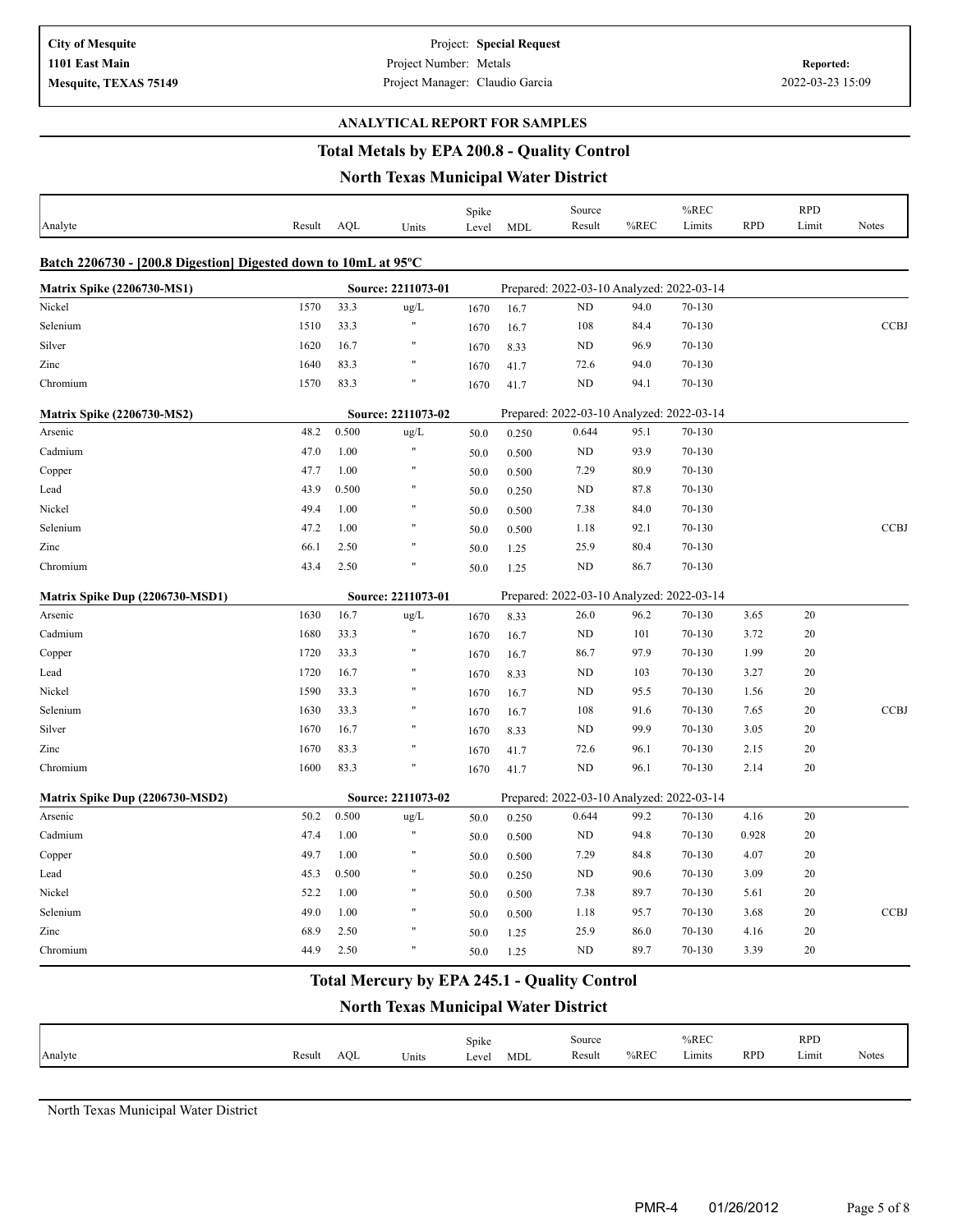#### **ANALYTICAL REPORT FOR SAMPLES**

# **Total Mercury by EPA 245.1 - Quality Control**

|                                   |        |       |                    | Spike |                                           | Source                                    |         | $%$ REC   |            | <b>RPD</b> |              |
|-----------------------------------|--------|-------|--------------------|-------|-------------------------------------------|-------------------------------------------|---------|-----------|------------|------------|--------------|
| Analyte                           | Result | AOL   | Units              | Level | <b>MDL</b>                                | Result                                    | $%$ REC | Limits    | <b>RPD</b> | Limit      | <b>Notes</b> |
| Batch 2208010 - [245.1 Digestion] |        |       |                    |       |                                           |                                           |         |           |            |            |              |
| Blank (2208010-BLK1)              |        |       |                    |       |                                           | Prepared: 2022-03-21 Analyzed: 2022-03-22 |         |           |            |            |              |
| Mercury                           | ND     | 0.100 | ug/L               |       | 0.0500                                    |                                           |         |           |            |            |              |
| LCS (2208010-BS1)                 |        |       |                    |       |                                           | Prepared: 2022-03-21 Analyzed: 2022-03-22 |         |           |            |            |              |
| Mercury                           | 0.968  | 0.100 | ug/L               | 1.00  | 0.0500                                    |                                           | 96.8    | 85-115    |            |            |              |
| LCS Dup (2208010-BSD1)            |        |       |                    |       |                                           | Prepared: 2022-03-21 Analyzed: 2022-03-22 |         |           |            |            |              |
| Mercury                           | 0.974  | 0.100 | ug/L               | 1.00  | 0.0500                                    |                                           | 97.4    | 85-115    | 0.682      | 20         |              |
| <b>MRL Check (2208010-MRL1)</b>   |        |       |                    |       |                                           | Prepared: 2022-03-21 Analyzed: 2022-03-22 |         |           |            |            |              |
| Mercury                           | 0.0888 | 0.100 | ug/L               | 0.100 | 0.0500                                    |                                           | 88.8    | $0 - 200$ |            |            |              |
| <b>Matrix Spike (2208010-MS1)</b> |        |       | Source: 2210127-01 |       |                                           | Prepared: 2022-03-21 Analyzed: 2022-03-22 |         |           |            |            |              |
| Mercury                           | 0.937  | 0.100 | ug/L               | 1.00  | 0.0500                                    | ND                                        | 93.7    | 70-130    |            |            |              |
| <b>Matrix Spike (2208010-MS2)</b> |        |       | Source: 2211096-01 |       |                                           | Prepared: 2022-03-21 Analyzed: 2022-03-22 |         |           |            |            |              |
| Mercury                           | 0.971  | 0.100 | ug/L               | 1.00  | 0.0500                                    | ND                                        | 97.1    | 70-130    |            |            |              |
| Matrix Spike Dup (2208010-MSD1)   |        |       | Source: 2210127-01 |       | Prepared: 2022-03-21 Analyzed: 2022-03-22 |                                           |         |           |            |            |              |
| Mercury                           | 0.943  | 0.100 | ug/L               | 1.00  | 0.0500                                    | ND                                        | 94.3    | 70-130    | 0.667      | 20         |              |
| Matrix Spike Dup (2208010-MSD2)   |        |       | Source: 2211096-01 |       |                                           | Prepared: 2022-03-21 Analyzed: 2022-03-22 |         |           |            |            |              |
| Mercury                           | 0.974  | 0.100 | $\rm ug/L$         | 1.00  | 0.0500                                    | <b>ND</b>                                 | 97.4    | 70-130    | 0.283      | 20         |              |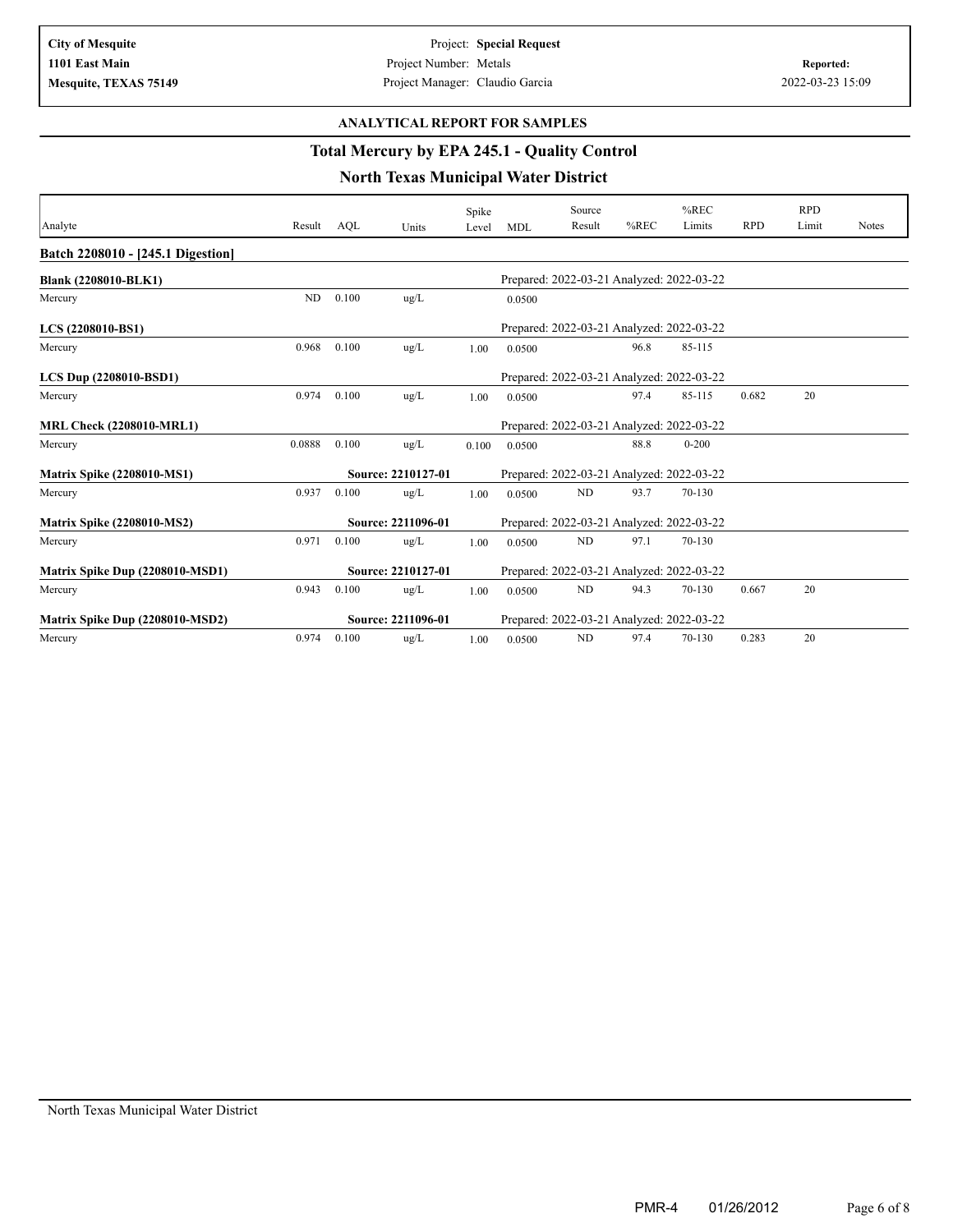### **ANALYTICAL REPORT FOR SAMPLES**

#### **General Notes and Definitions**

| DET         | Analyte DETECTED                                                                                                                  |
|-------------|-----------------------------------------------------------------------------------------------------------------------------------|
| dry         | Sample results reported on a dry weight basis                                                                                     |
| <b>MDL</b>  | Method Detection Limit                                                                                                            |
| MRL         | Method Reporting Limit                                                                                                            |
| ND          | Analyte NOT DETECTED at or above the reporting limit                                                                              |
| NR          | Not Reported                                                                                                                      |
| <b>RPD</b>  | <b>Relative Percent Difference</b>                                                                                                |
| SRL         | Sample Reporting Limit                                                                                                            |
| Note:       | "Conductance at 25°C" is also known as Specific Conductance                                                                       |
|             | <b>Report Notes and Definitions</b>                                                                                               |
| <b>CCBJ</b> | $CCB$ is $>1/2$ IMRL and $\leq$ IMRL                                                                                              |
| <b>CCVA</b> | CCV acceptable at this range.                                                                                                     |
| J           | Estimated value. The analyte was positively identified but the quantitation is estimation. This estimated report value is between |

the MDL and MRL (PQL).